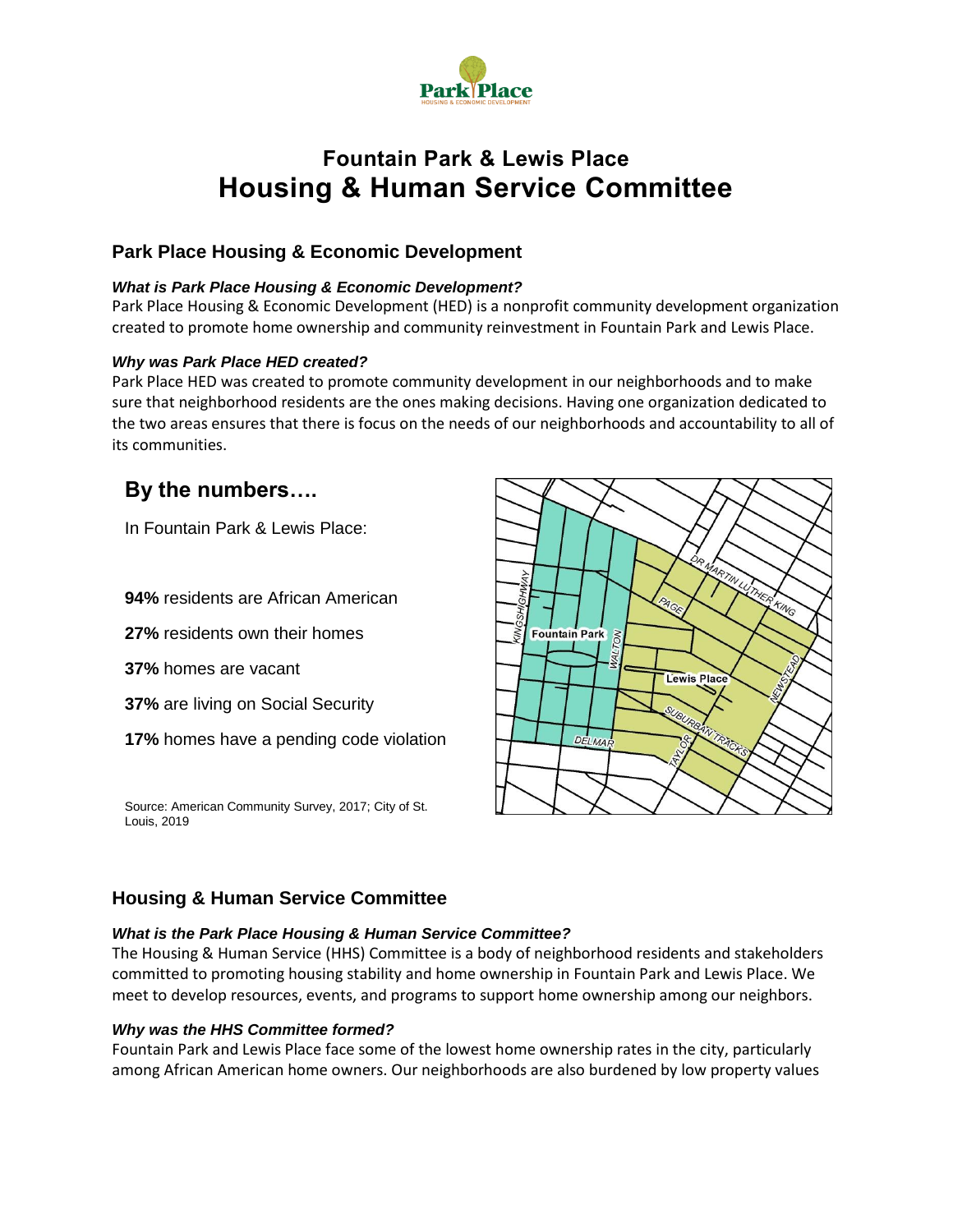that make accessing traditional home repair products next to impossible. We are here to ensure that everyone has an opportunity to age in place.

#### *Who are our committeepersons?*

The purpose of neighborhood committees is to ensure that everyone has the opportunity to guide community development initiatives. Committeepersons are neighborhood stakeholders and outside partners with specific skillsets used to advance the committee's agenda who are committed to attending meetings, engaging in the issues, and responding to local initiatives. Committee meetings are open to the public, but a limited number of voting committeeperson seats are reserved to ensure that committee actions and recommendations are guided by people with a vested interest in our neighborhood.

The Housing & Human Service Committee currently has nine (9) voting members who represent different interests in the neighborhood:

- **Jacqueline Dyer**, Committeeperson –Community resident
- **Richard McDuffie**, Committeeperson –Community resident
- **Yolonda Yancie**, Committeeperson –Community resident
- **Andra Lee**, Committeeperson –Community resident
- **Chauncey Nelson**, Committeeperson –Former researcher, WUSTL Race & Opportunity Lab; Community resident
- **Pamela McLucas**, Committeeperson –Principle, Inhabit Properties; Community resident
- **Jesse Mass**, Committeeperson –Role, Org
- **Lisa Potts**, Co-Chair –Program Manager, St. Louis Mental Health Board
- **Cheryl Walker**, Co-Chair –Former Community Reinvestment Officer, Stifel Bank
- Vacant seat
- Vacant seat

#### *What are we working on?*

We are currently working on three initiatives to promote home ownership and housing preservation for long term residents in the community:

- 1. **Housing Resource Fair**: Park Place HED has partnered with Money Smart Month to host two resource fairs in Fountain Park. On **April 16**, housing resource providers from across the city will meet to discuss home ownership and wealth building. On **April 25**, we will be hosting a credit repair workshop where neighbors can come, get a free credit check, and discuss options for improving financial wellbeing.
- 2. **Housing Resource Guide**: To promote easier access to information, we are developing a comprehensive guide to housing services and financial products available through area banks specific to the needs of the residents of Fountain Park and Lewis Place.
- 3. **Fountain Park & Lewis Place Home Repair Fund**: We are actively fundraising for a dedicated home repair program in Fountain Park and Lewis Place. The fund is intended to bring additional home repair partners into the community and to help ensure that longtime residents can age in place.